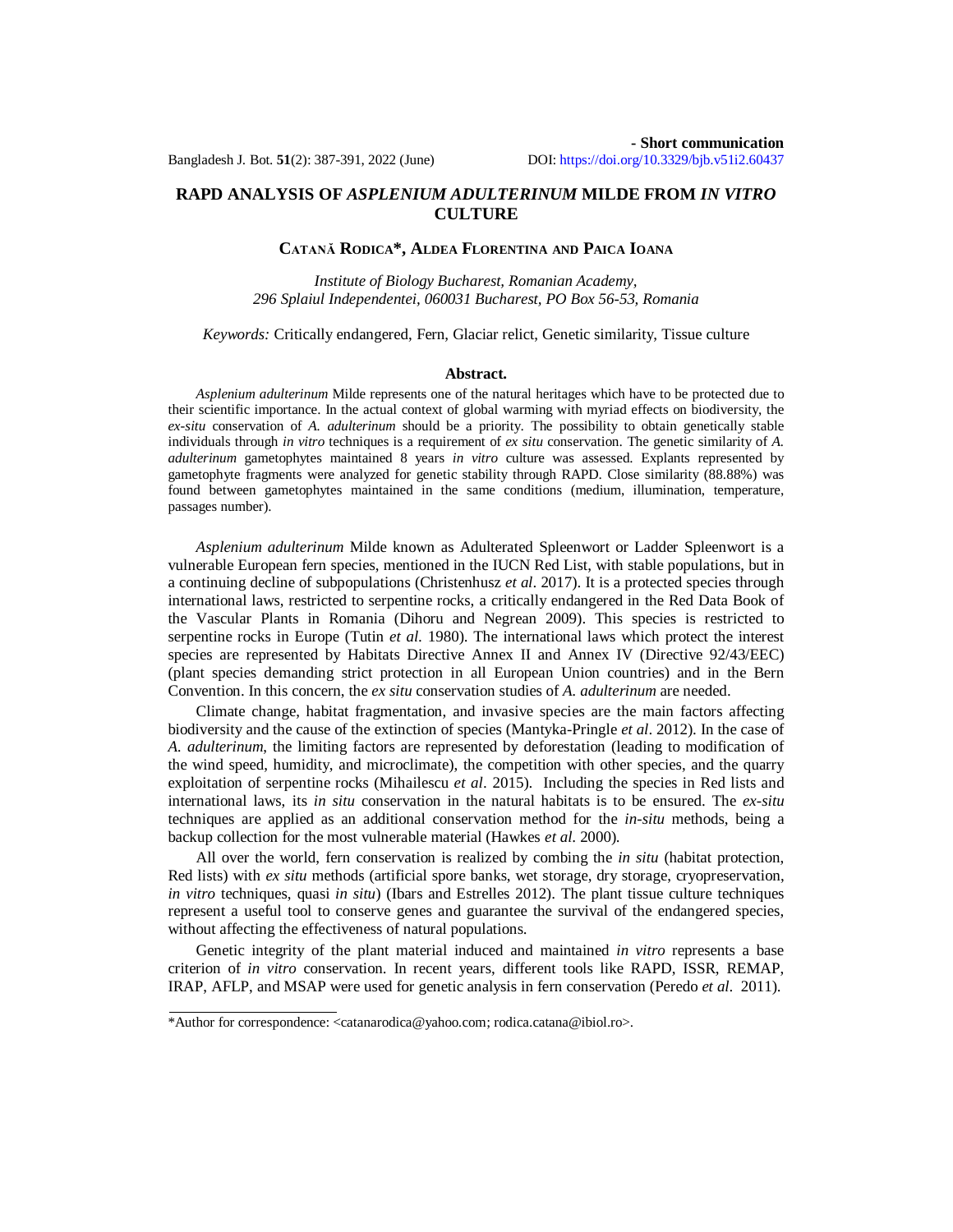So far, no studies concerning the genetic similarity of *A. adulterinum* regenerated through *in vitro* culture and maintained in medium-term conservation were identified. Thus, in the present study, the genetic similarity of *A. adulterinum* gametophytes maintained *in vitro* culture was rated with a view to certify that the medium-term conservation represents a proper conservation strategy for this species.

*Asplenium adulterinum* gametophytes were obtained through *in vitro* spore germination (Aldea *et al*. 2016). The spores were collected from one single plant. The medium variant was represented by the agarised MS (Murashige & Skoog 1962) added with 3% sucrose, IAA (1.8 mg/l), Kn (0.02 mg/l), and activated charcoal (1g/l), at  $24 \pm 2^{\circ}$ C and 16 hrs light/8 hrs dark with the light intensity of  $27\mu$ mol m<sup>-2</sup> sec<sup>-1</sup>. The *in vitro* cultures were maintained in the same conditions (medium variant, temperature, light) for 8 years with subculture passages at 3 months.

Eleven samples (10 - *A. adulterinum* and 1 - *A. trichomanes*) were used for total genomic DNA extraction to analyze the genetic stability. *A. trichomanes* was used as an outlier because the interest species is considered a natural hybrid between *A. trichomanes* and *A. viride* (Lovis 1955).

DNA was extracted from 0.5-1g/ sample using the DNA extraction method of Doyle and Doyle (1987). DNA concentration and quality were evaluated by NanoDrop 2000.

Between  $1-4$   $\mu$ l of DNA template was enough for successful amplification. PCR were performed in a 25 µl volume containing 5 µl MangoTaq Colored Reaction Buffer, 2.5 mM  $MgCl<sub>2</sub>$ 0.5 mg/ml BSA, 0.2 mM of each dNTP, 1  $\mu$ M of primer, 1.25 U of MangoTaq<sup>TM</sup>.

The amplification was realized with Kit A Roth RAPD primer. Amplification was done with an Eppendorf Mastercycler following the program: initial denaturation  $95^{\circ}$ C 5 min, followed by 35 repeats:  $95^{\circ}$ C 30s,  $40^{\circ}$ C 30s,  $72^{\circ}$ C 1 min, and final elongation at  $72^{\circ}$ C for 5 min.

A total of 7 random primers were utilized for RAPD analysis, out of which 5 random decamer primers were selected based on the clarity of banding patterns. The primer sequences are presented in Table 1.

The PCR products were loaded on 1.5% agarose gel buffered with 1X TBE at a constant voltage of 4V/cm for 2 hrs. The size of the amplicons was determined by comparison with O'GeneRuler 1kb DNA Ladder (Thermo Scientific). PCR products were visualized under GENi Gel Documentation System from SynGene.

The presence/absence data matrix was used to generate a pairwise genetic distance matrix for binary data (using the GenAlEx 6.501 software) which was visualized using a cluster analysis (unweighted pair-group method with arithmetic averages, UPGMA) and illustrated in a dendrogram using MEGAX.

Despite its ecological role in biodiversity maintenance and the conservation interest underlined by its characteristics being a glacial relict (Holderegger 1994), a serpentine fern (Tutin *et al*. 1980), and the most threatened plant species in the Romanian flora (Bartók and Irimia 2015), few studies regarding *A. adulterinum ex situ* conservation were done. In this context, a study concerning the distribution, population rate, and conservation plant framework for this species was published by Zo£nierz *et al*. (2008), in Poland. Further studies highlight the usefulness of *in vitro* cultures method to create prothallia "gene bank" for serpentine fern species (Marszał-Jagacka and Kromer 2011, Aldea *et al*. 2016).

After any type of *ex situ* conservation protocol is mandatory to verify the genetic stability of *in vitro* conserved plant germplasm. The samples used were maintained on the MS added with plant growth factors for 8 years. In the present investigation, the amplification profiles of 11 samples from medium-term culture were from 150 to 980 bp that could be scored. Of these bands, 16 were specific to the species *A. adulterinum* compared with *A. trichomanes*. For 10 samples of *A. adulterinum* induced through spores' germination of the same individual, a total of 27 bands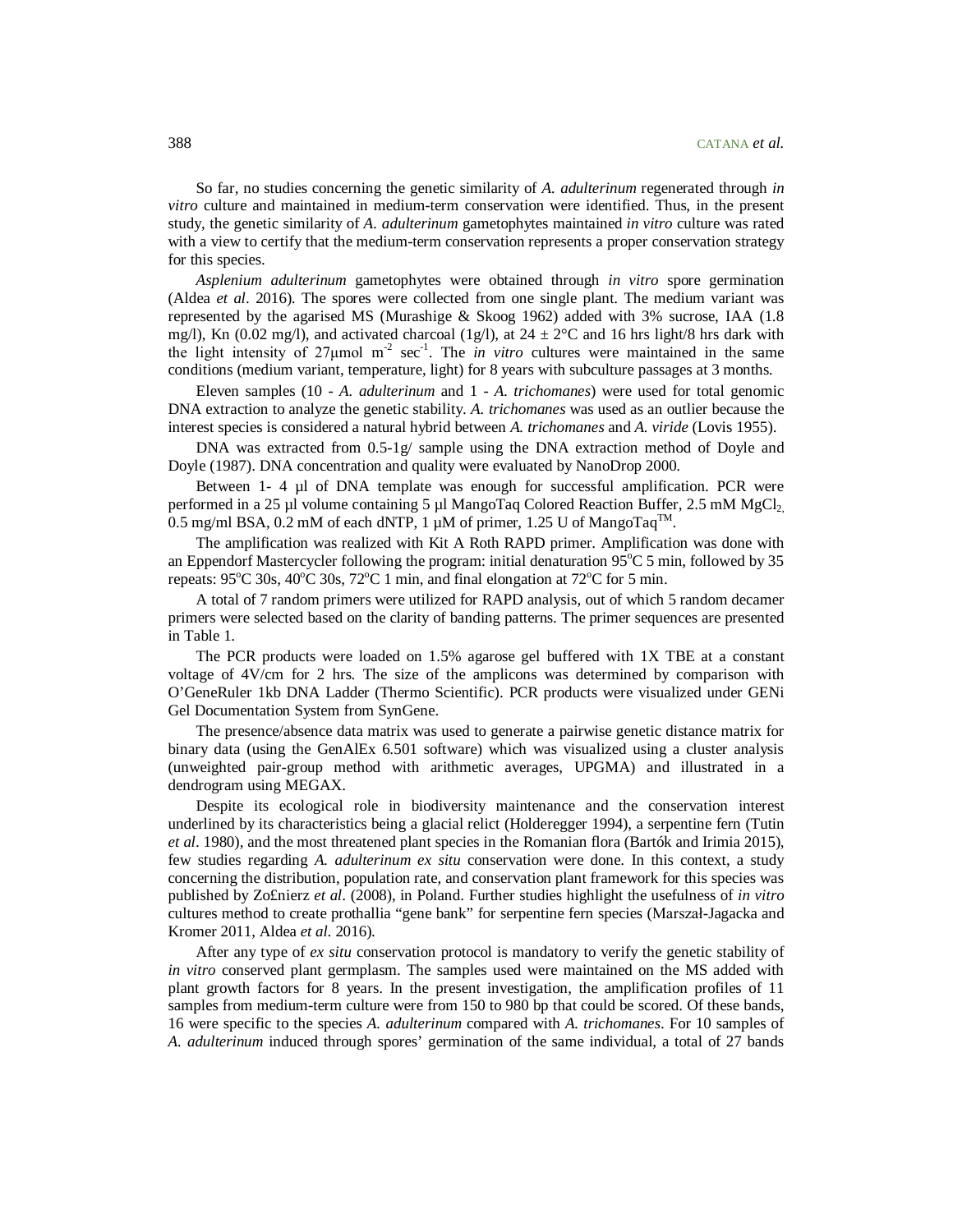were scored (Table 1). Cluster analysis was done based on the genetic distance matrix including the outlier (Fig. 1).



Fig. 1. UPGMA dendrogram based on genetic distances between *in vitro* maintained gametophytes of *A. adulterinum* inferred from on RAPD markers. 1-10: *A. adulterinum* gametophyte fragments from *in vitro* culture; 11- outlier represented by *A. trichomanes.*

**Table 1. Description of random decamer primers used for the analysis of** *in vitro* **preserved**  *A. adulterinum.*

| Primer code | Primer sequence | Fragment size (bp) | Polymorphic loci (%) |
|-------------|-----------------|--------------------|----------------------|
| $r-07$      | GAA ACG GGT G   | $300 - 750$        | 75%                  |
| $r-08$      | GTG ACG TAG G   | $320 - 930$        | 85.71%               |
| $r-09$      | GGG TAA CGC C   | $260 - 500$        | $0\%$                |
| $r-10$      | GTG ATC GCA G   | $420 - 1200$       | $0\%$                |
| $r-17$      | GAC CGC TTG T   | $410 - 950$        | 42.86%               |

The similarity indices ranged from 59. 25 to 100% among gametophytes maintained for 8 years in the same *in vitro* conditions. All the samples (1-8) display a minimum 88.88% similarity (have 24 out of 27 matching loci). The 3 subsets of samples display total identity  $(1, 2, 7, 8)$ ,  $(3, 7, 8)$ 4), and (5, 6). However, two of the samples (9 and 10) display significant differences compared to the rest of the samples (up to 11 out of 27 mismatching loci) and amongst each other (5 mismatching loci).

The RAPD technique, being a random method is prone to errors. In the present study the 3 different loci could be authentic or an artifact due to different DNA concentrations in the samples or the randomized annealing of the primers. Recent genetic studies showed that *in vitro* culture induced different mutation types in all species studied (Chandra and Thoyajaksha 2018). Variations may be attributed to *in vitro* stress induced by biochemicals (Devarumath *et al*. 2002) or subcultures number. In the case of long-term micropropagated *Olea europaea* shoots, different level of genetic variability was identified through RAPD after the seventh subculture on the same medium variant (Peyvandi *et al*. 2009). Taking into account that the cause of genetic variability cannot be accurately identified, more analyses or elimination of individuals with variability from *in vitro* culture are required. There is no technique that can completely guarantee the genetic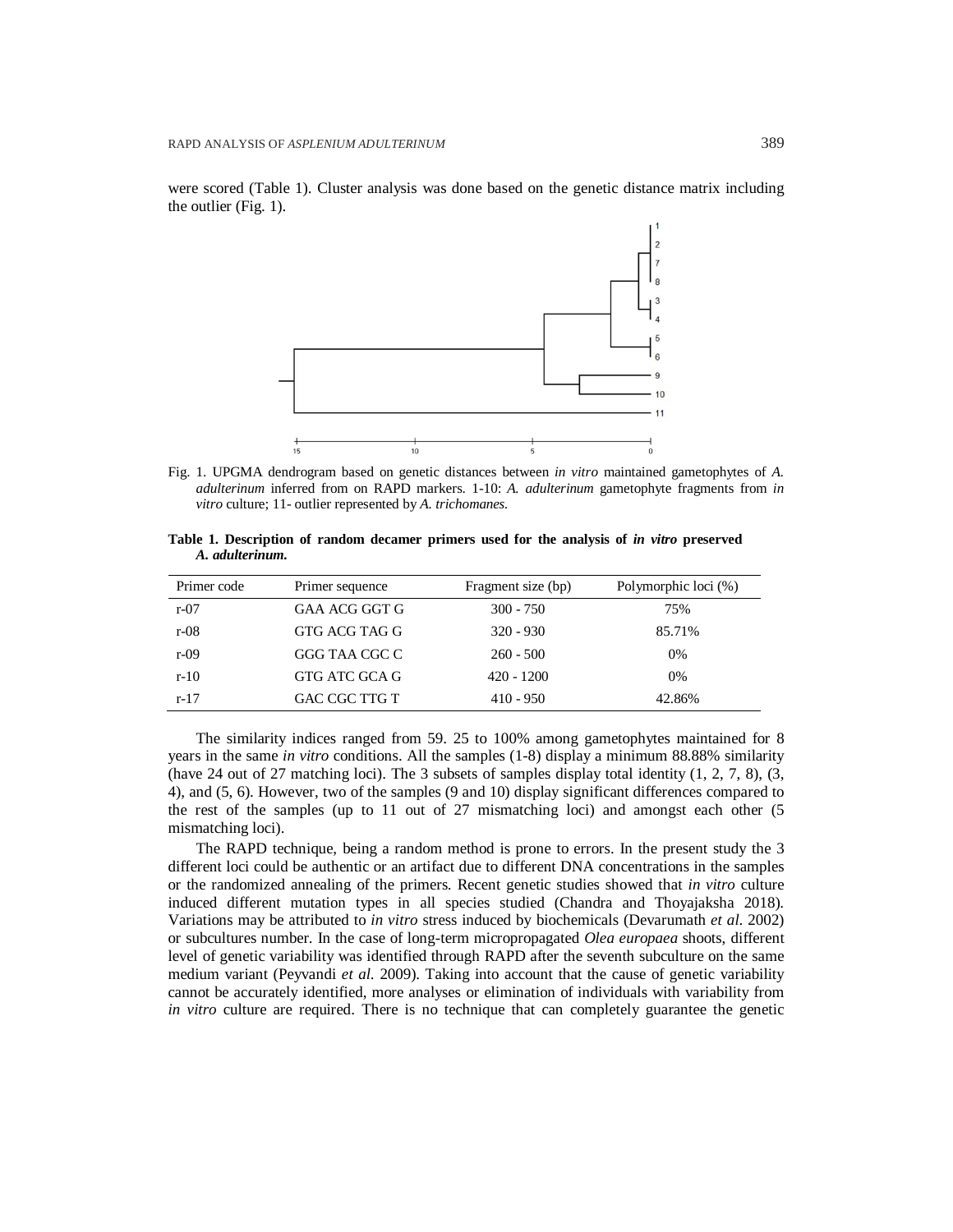fidelity of the micropropagated plants (Mallón *et al*. 2010). Due to its attributes, the RAPD method is often used to verify genetic stability *in vitro* cultures.

Using the RAPD method an 88.88% similarity among the *A. adulterinum* gametophytes maintained in the same physical and chemical conditions for 8 years was observed. For a better analysis, the further molecular analysis should be performed.

#### **Acknowledgments**

This work was financially supported by Project No. RO1567-IBB08/2019 from the Institute of Biology Bucharest of Romanian Academy.

### **References**

- Aldea F, Banciu C, Brezeanu A, Helepciuc FE, Soare LC 2016. *In vitro* micropropagation of fern species (*Pteridophyta*) of biotechnological interest for *ex situ* conservation. Muzeul Olteniei Craiova. Oltenia. Studii şi comunicări. Ştiinţele Naturii **32**(2): 27-35.
- Bartók A and Irimia I 2015. Present or absent? About a threatened fern, *Asplenium adulterinum* Milde, in South-Eastern Carpathians (Romania). Notulae Sci. Biol. **7**(3): 299-307.
- Chandra DR and Thoyajaksha S 2018. Evaluation of genetic similarity of micropropogated plants of *Ventilago maderaspatana* Geartn using RAPD and ISSR Markers*.* European J. Exp. Biol. **8** (5): 33.
- Christenhusz M, Bento ER, Dyer R, Ivanenko Y, Rouhan G, Rumsey F, Väre H 2017. *Asplenium adulterinum*. The IUCN Red List of Threatened Species 2017. Accessed at e.T162081A 84789488. Downloaded on 14 February 2019.
- Devarumath R, Nandy S, Rani V, Matimuthu S, Muraleedharan N, Raina S 2002. RAPD, ISSR and RFLP fingerprints as useful markers to evaluate genetic integrity of micropropagated plants of three diploid and triploid elite tea clones representing *Camellia sinensis* (China type) and *C. assamica* ssp. *assamica* (Assam-India type). Plant Cell Reports **21**: 166-173.
- Dihoru GH and Negrean G 2009. Red Book of the vascular plant in Romania. Bucharest: Edit. Academiei Române. 77 pp.
- Doyle JJ and Doyle JL 1987. A rapid DNA isolation procedure for small quantities of fresh leaf tissue. Phytochem. Bull. **19**: 11-15.
- Hawkes JG, Maxted N, Ford-Lloyd BV 2000. The *ex-situ* conservation of plant genetic resources. Springer. The Netherlands. 250 pp.
- Holderegger R 1994. Zur Farnflora des Pfannenstils, Kt. Zurich, [The ferns from Pfannenstils, Kt. Zurich]. Farnblätter **25**: 3-21.
- Ibars AM. and Estrelles E 2012. Recent developments in *ex situ* and *in situ* conservation of ferns. Fern gazette **19**(3): 67-86.
- Lovis JD 1955. *Asplenium adulterinum* and its probable parents. Proc. Bot. Soc. British Isles **1**: 389-390.
- Mallón R, Rodríguez-Oubi J, González ML 2010. *In vitro* propagation of the endangered plant *Centaurea ultreiae*: assessment of genetic stability by cytological studies, flow cytometry and RAPD analysis. Plant Cell Tissue Org. Cult. **101**: 31-39.
- Mantyka-Pringle CS, Martin TG, Rhodes JR 2012. Interaction between climate and habitat loss effects on biodiversity: a systematic review and meta-analysis. Global Change Biol. **18**: 1239-1252.
- Marszał-Jagaka J and Kromer K. 2011. *In vitro* propagation of rare and endangered serpentine feen species. In: Kumar, A., Fernández, H., Revilla, M. (eds) Working with Ferns. Springer, New York, NY. 386 pp.
- Mihăilescu S, Anastasiu P, Popescu A. 2015. Ghidul de monitorizare a speciilor de plante de interes comunitar din România. Editura Dobrogea. 38 pp.
- Murashige T and Skoog F 1962*.* A revised medium for rapid growth and bio assays with tobacco tissue cultures. Physiol. Plantarum **15**: 473-497.